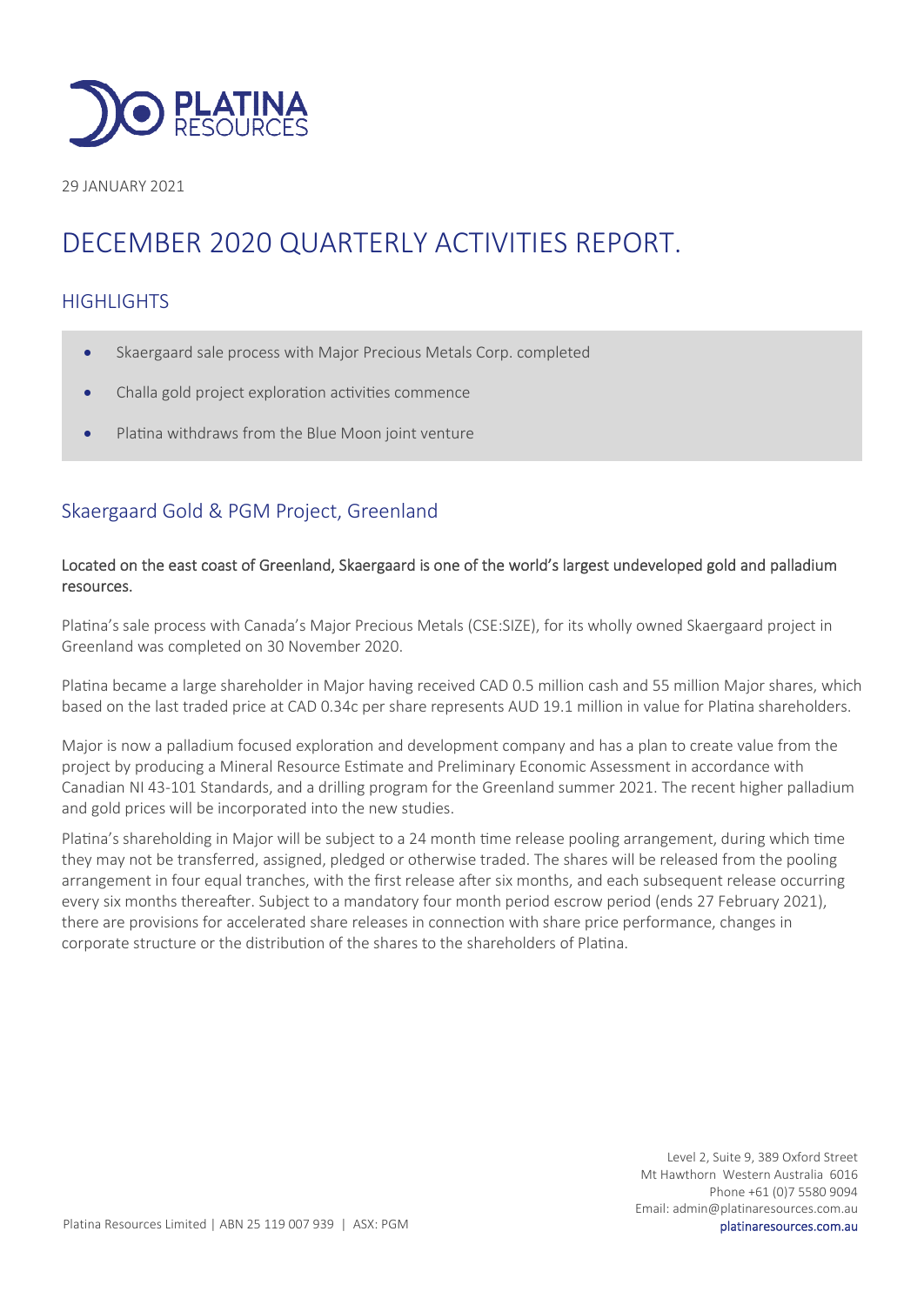

# Challa Gold Project, Western Australia

#### An exciting exploration portfolio located in prolific gold producing region of Western Australia

Platina commenced its first exploration activities since acquiring the Challa Gold Project located in-between the prolific Mt Magnet and Sandstone gold districts in Western Australia, 500km north-east of Perth.

Challa includes two exploration licences (granted in July 2020) covering 293km<sup>2</sup>. The Sandstone province has produced over 1.3 million ounces of gold from numerous underground and open pit mining operations, while Mt Magnet produced over 6 million ounces since discovery in 1891. Nearby, the Youanmi Gold Mine produced 670,000 ounces of gold throughout its life and is currently the focus of new resource drilling targeting high-grade gold zones.



Platina commenced initial reconnaissance and soil sampling programs at Challa during the quarter. Shallow transported sands and silts cover much of the project areas and the soil sampling technique is being tested as a methodology for identifying gold anomalies over potential gold systems at depth. In addition, air core drilling will also be used for identifying gold anomalism once a Plan of Works (POW) is approved by the Western Australian Mines Department. Deeper gold targets idenfied by soil sampling and future air core drilling will be drilled with reverse circulation or diamond drilling.

During the quarter, assay results from 696 soil samples identified a strong correlation to mineralised outcropping veins previously idenfied in the October 2020 reconnaissance program that returned grades of 1.62 grams/tonne (g/t) gold and 5.89 g/t gold in rock chip samples. As a result, we have identified a number of target areas to be followed up with a more comprehensive gridded soil program to pinpoint targets for follow-up drilling.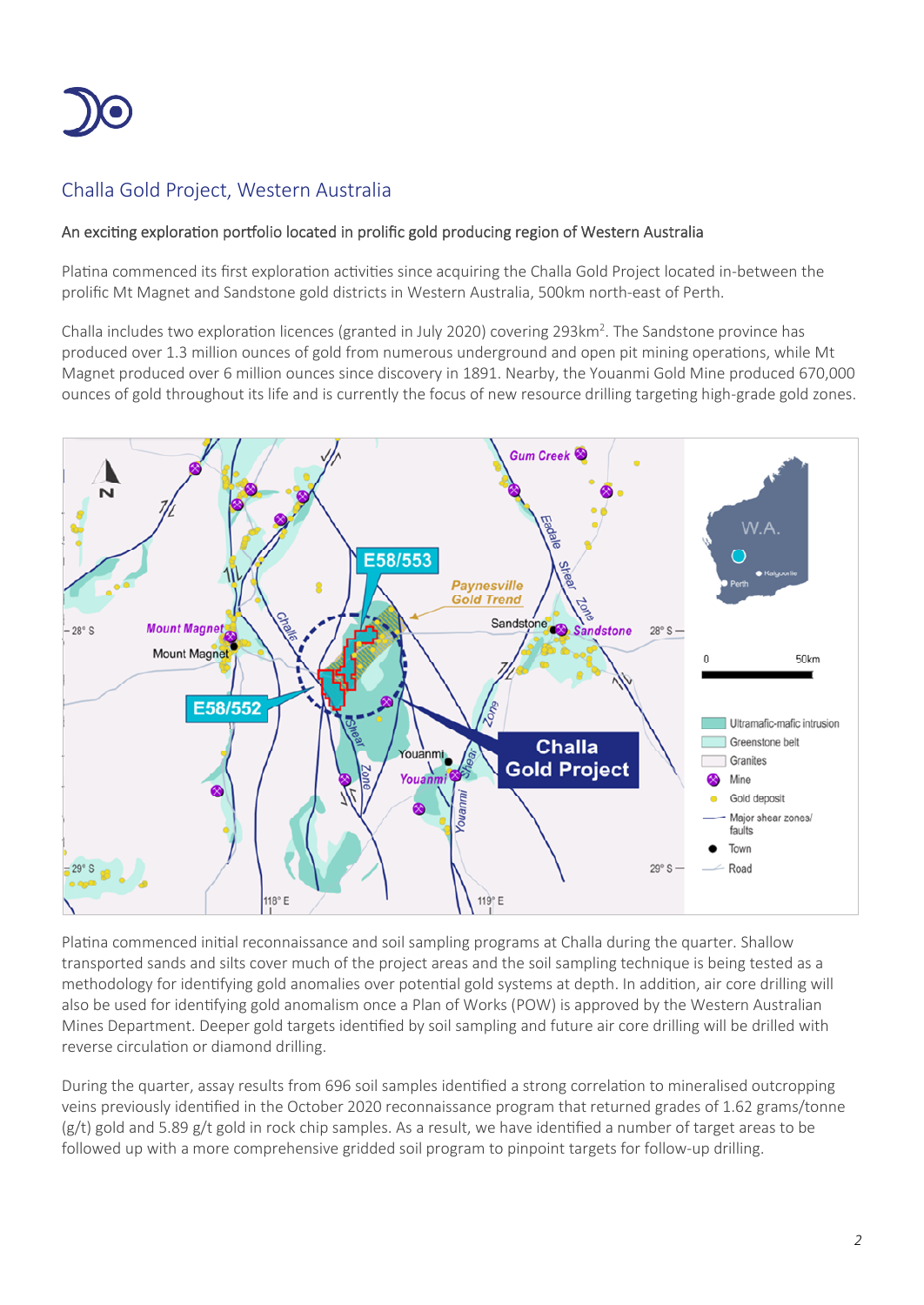

# Munni Munni Platinum Group Metals & Gold Project, Western Australia

#### Situated in the Pilbara region of Western Australia, Munni Munni is one of Australia's most significant platinum group metal and gold occurrences. Platina holds a 30% interest in the Munni Munni project in a joint venture with Artemis Resources Ltd (Artemis) who is the Operator.

There were no field exploration activities at Munni Munni during the quarter.

In the September 2020 quarter, Platina commenced proceedings in the Supreme Court of Western Australia against Artemis and its subsidiary Munni Munni Pty Ltd. (Munni Munni) as it considers that each of Artemis and Munni Munni breached the Heads of Agreement by reason of Artemis entering into contractual arrangements with the UK, AIM listed company Empire Metals Limited and Almeera Ventures Limited, and is seeking various relief, including an order that it is entitled to exercise its right to buy back Artemis' and Munni Munni's respective interests in the Munni Munni project. Platina will update the market as the matter progresses.

### Platina Scandium Project, New South Wales

#### The Platina Scandium Project (PSP) located in central New South Wales is one of the largest and highest-grade scandium deposits in the world. It has the potential to become Australia's first scandium producer with cobalt and nickel credits. A Definitive Feasibility Study was completed in December 2018.

Platina's prime objective is to secure production offtake agreements, which will enable project financing options to be pursued for construction funding. The company is actively working on a scandium off-take marketing program, which is targeting potential customers in the USA, Europe, Asia and Australia. Platina is continuing to work with Traxys Europe S.A to assess scandium product and market development, and potential project funding options.

In addition, Platina' plans to update the independent scandium market study previously produced for the 2018 Definitive Feasibility Study to assess new market opportunities and identify new industry players potentially interested in offtake and investment.

#### Metallurgical test work

A second phase of test work commenced in November 2020 with the aim of determining whether scandium could be recovered using a solvent extraction process similar to that in use at titanium dioxide pigment plants to recover scandium from spent acid. The results were not encouraging enough to continue with another phase of this test work.

#### Hybrid project

Platina has also been assessing the technical and economic viability of developing a battery materials processing plant that would produce nickel, cobalt, high purity alumina (HPA) and scandium from ores sourced throughout the Australia/Pacific region and blended with PSP ore. The concept involved designing the plant size to minimise capital expenditure and generate an attractive economic return for investors. The smaller plant size would also reduce technical and financial risks compared to large scale HPAL projects.

Initial modelling of the process option based on published information and historical test work shows that a processing operation based on a blend of 90% imported limonite rich nickel/cobalt laterite ore and 10% scandiumrich PSP ore at approximately 250 t/d could be feasible. This operation is based on using novel leach and recovery technologies from Australian suppliers. The potential products that could be produced include nickel/cobalt mixed hydroxide, scandium oxide and HPA.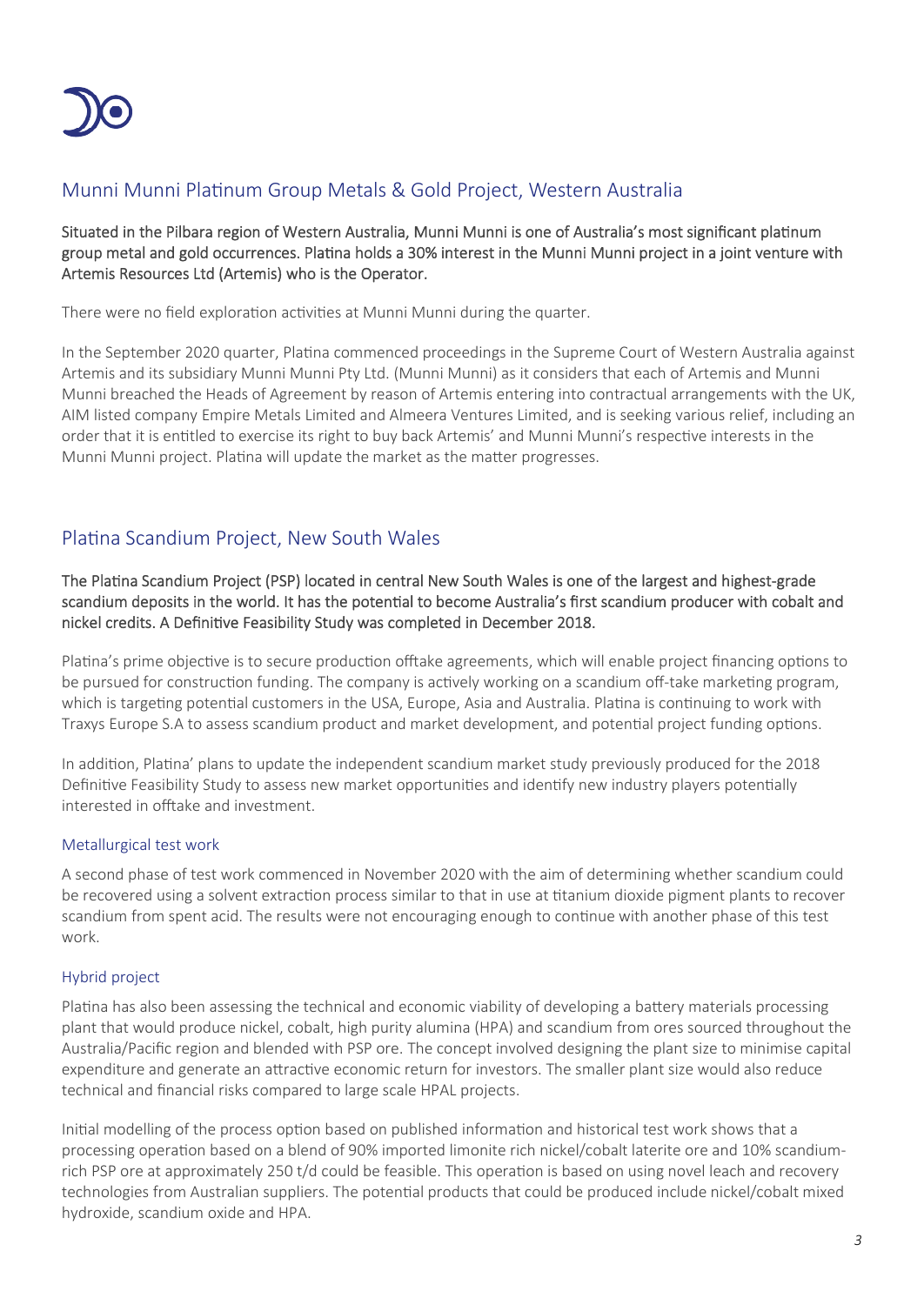

Sources of the imported high-grade nickel/cobalt laterite ores have been identified but negotiations to structure supply agreements have not been completed due to Covid-19 travel restrictions. State Development Areas on the eastern seaboard with suitable shipping logistics, and access to power and natural gas are being reviewed.

#### Platinum potential assessment

AMC Consultants in Brisbane were contracted to assess the bedrock platinum potential of the PSP. The study concept was to assess the merit of undertaking further exploration activities including surface sampling, geophysics or drilling. The study concluded that the work completed by Platina and the previous owners had tested the platinum potential to a reasonably high level of confidence and that additional work was not warranted. Sporadic platinum mineralisation identified to date has highlighted the presence of a mineralising system, but insufficient positive data exists at depth to encourage additional drilling.

# Blue Moon Zinc-Copper-Gold Project, USA

#### The volcanogenic massive sulphide deposit has an existing Canadian NI43-101 mineral resource which is open at depth and along strike and has favourable metallurgy.

There were no exploration activities at Blue Moon conducted by Platina during the quarter. On 2 December 2020, Platina announced it had withdrawn from its joint venture with Canadian listed Blue Moon Zinc Corporation (TSXV: MOON) following the prolonged suspension of field activities due to the coronavirus pandemic. Platina holds 6 million MOON shares.

### Mt Narryer, Western Australia

Exploration licence (E 09/2423) at Mt Narryer South, 580km north of Perth, is yet to be granted by the Western Australian Mines Department. Once granted, a soil sampling program is planned.

### New Project Acquisition Opportunities

Platina is continuing to review new gold acquisition and merger opportunities to expand its growing portfolio of new gold exploration opportunities.

### Corporate Activities

All the resolutions at the Extraordinary General Meeting (16 October 2020) and Annual General Meeting (30 November 2020) were passed.

During the half-year to December 31 2020, Platina acquired just over 6 million shares in Nelson Resources Limited (ASX: NES) at an average price of 7 cents.

# ASX Additional Information

1. ASX Listing Rule 5.3.1: Exploration and Evaluation Expenditure (excluding staff costs) during the Quarter was \$111,000. Full details of exploration activity during the Quarter are set out in this report.

2. ASX Listing Rule 5.3.2: There were no substantive mining production and development activities during the Quarter.

3. ASX Listing Rule 5.3.5: A total of \$102,000 was paid to related parties during the quarter comprising the Managing Director's salary and Non-Executive Director fees.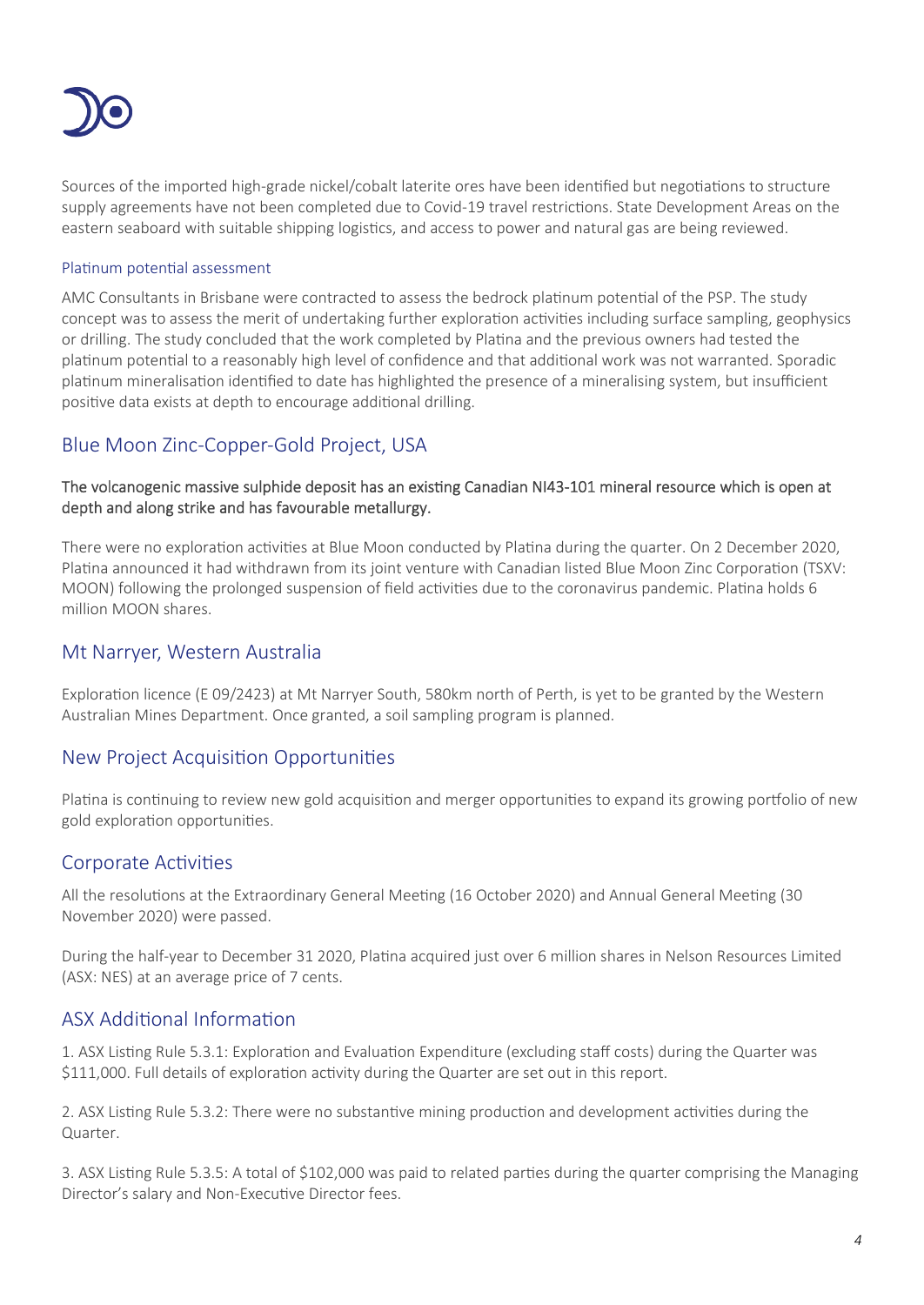

This announcement was authorised by Mr Corey Nolan, Managing Director of Platina Resources Limited.

Platina is an Australian-based company focused on returning shareholder value by advancing early-stage metals projects through exploration, feasibility, permitting and towards development.

#### For further information, please contact:

Corey Nolan, Managing Director Tel: (+61) 7 5580 9094 Email: admin@platinaresources.com.au www.platinaresources.com.au References to previous ASX Releases

The information in this report that relates to Exploration Results were last reported by the company in compliance with the 2012 Edition of the JORC Australasian Code for Reporting of Exploration Results, Mineral Resources and Ore Reserves in market releases dated as follows:

- Platina acquires gold project in prolific gold province, 11 June 2020
- Platinum and Copper Potential to be Assessed at Scandium Project, 9 September 2020.
- Platina expanding presence in WA Goldfields, 23 July 2020

The company confirms that it is not aware of any new information or data that materially affects the information included in the market announcements referred above and further confirms that all material assumptions underpinning the exploration results contained in those market releases continue to apply and have not materially changed.